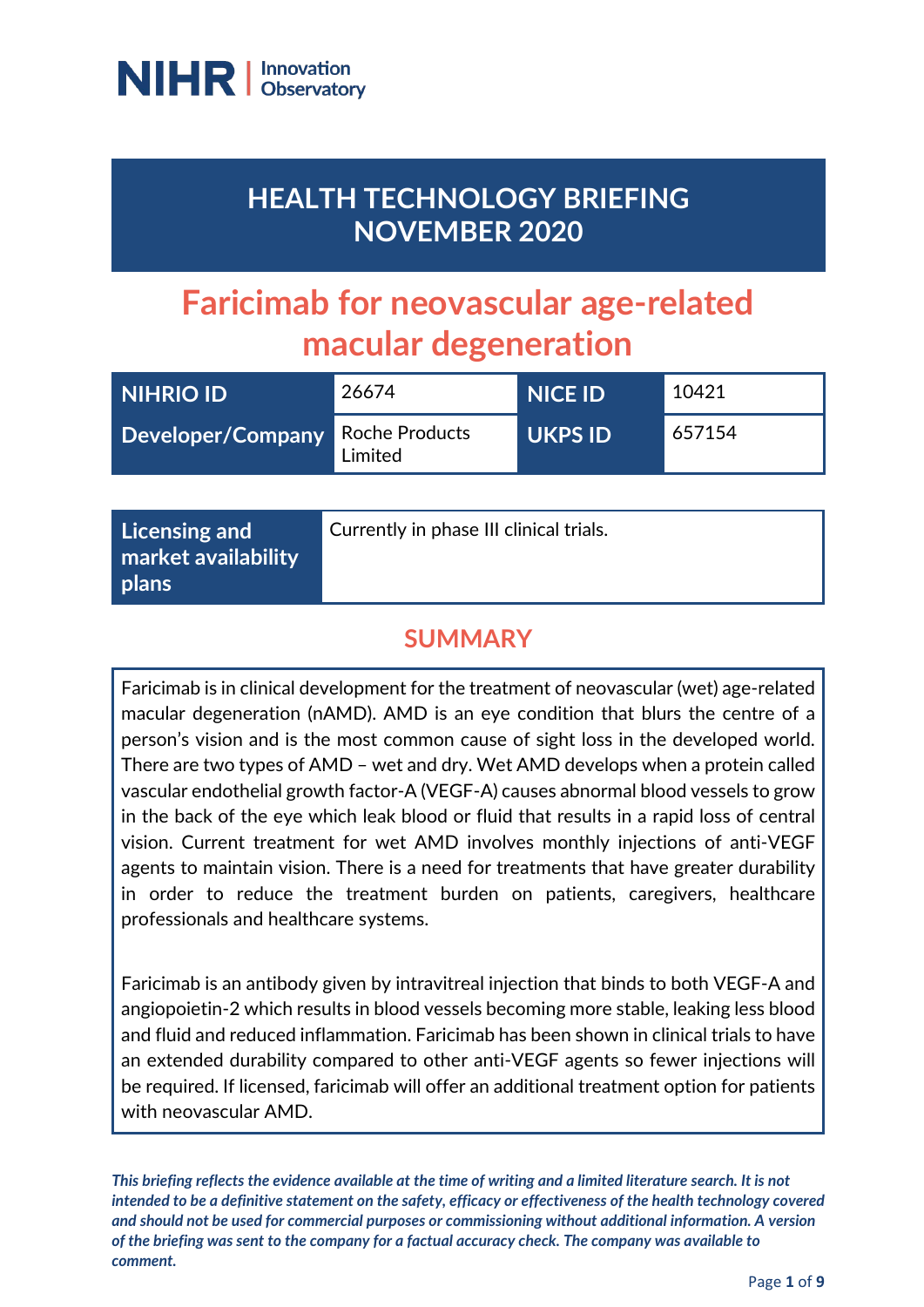## **PROPOSED INDICATION**

Treatment of adults aged 50 years and older with neovascular age-related macular degeneration (AMD). $1-3$ 

## **TECHNOLOGY**

#### **DESCRIPTION**

Faricimab (RO6867461, RG7716) is the first bispecific antibody designed for intraocular use. Faricimab simultaneously and independently binds and neutralises vascular endothelial growth factor (VEGF)-A and angiopoietin-2 (Ang-2), leading to vascular stabilisation and decreased permeability and inflammation.<sup>4,5</sup> Modifications to the Fc region suppress effector function to reduce potential for inflammation and to facilitate systemic clearance for improved safety.<sup>5</sup>

Faricimab is currently in clinical development for the treatment of neovascular AMD. In the phase III clinical trials TENAYA (NCT03823287, EudraCT 2018-002152-32) and LUCERNE (NCT03823300, EudraCT 2018-004042-42) participants receive 120mg/ml of faricimab by intravitreal injection.<sup>6,7</sup>

#### **INNOVATION AND/OR ADVANTAGES**

Current standard of care for neovascular AMD involves frequent intravitreal anti-VEGF injections to maintain visual outcomes. However, frequent office visits and injections required to maintain vision gains place a significant treatment burden on patients, caregivers, healthcare professionals and health care systems.<sup>4</sup>

Simultaneous neutralisation of Ang-2 and VEGF-A with faricimab has demonstrated its potential to provide sustained efficacy through extended durability. This may allow for fewer injections, addressing the high unmet need for more sustained treatments in the real world.<sup>4</sup>

#### **DEVELOPMENT STATUS AND/OR REGULATORY DESIGNATIONS**

Faricimab does not currently have Marketing Authorisation in the EU/UK for any indication.

Faricimab is also currently in phase II/III development for diabetic macular edema.<sup>8</sup>

## **PATIENT GROUP**

#### **DISEASE BACKGROUND**

AMD is an eye disease that can blur the centre of a person's vision, it is the most common cause of age-related sight loss in the developed world.<sup>9,10</sup> There are two forms of AMD - dry and wet.<sup>11</sup> Wet or advanced neovascular AMD, is a serious type of AMD that happens when a protein called vascular endothelial growth factor (VEGF) makes too many blood vessels grow in the back of the eye.<sup>10</sup> These abnormal vessels leak blood or fluid which leads to scarring of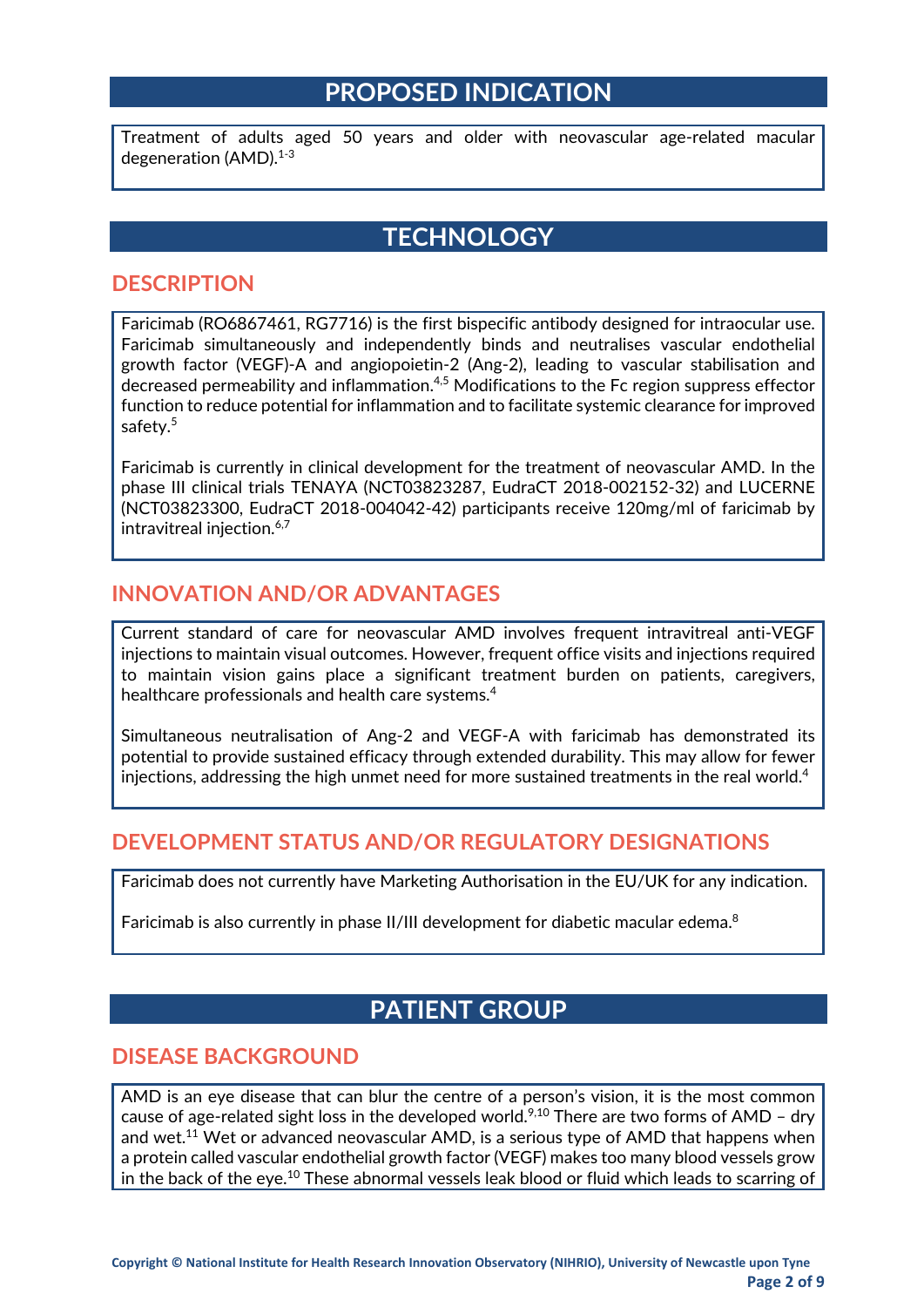the macula and rapid loss of central vision.<sup>12</sup> The disease has a profound effect on quality of life of affected individuals and can make everyday activities like reading and recognising faces difficult. 13,14 Symptoms of wet AMD include: gaps or dark spots in a person's vision, objects appearing to change shape, size or colour, colours fading, finding bright light glaring and uncomfortable, difficulty adapting when moving from dark to light environments, words disappearing when a person is reading, and straight lines such as door frames and lampposts appearing distorted or bent.<sup>12</sup>

The causes of AMD are still not fully understood but some factors may increase a person's risk of developing the disease. Risk factors include advancing age, smoking, family history of AMD, being female, caucasian ethnicity, prolonged sun exposure and being obese.<sup>15</sup>

#### **CLINICAL NEED AND BURDEN OF DISEASE**

AMD is thought to affect half of the 370,000 people registered as blind or partially sighted in the UK.9

The prevalence of late AMD in the UK among people aged 50 years or over is 2.4% (from a meta-analysis applied to the UK 2007-09 population data). This increases to 4.8% in people aged 65 years or over, and 12.2% in people aged 80 years or over. The same study found the prevalence of neovascular AMD to be 1.2 to 6.3%.<sup>16</sup> Estimates indicate that around 39,800 people develop neovascular AMD in the UK each year; given the mid-year 2019 UK population estimate of 66,796,800 million, this equates to 596 cases per million per year.16,17

According to hospital episode statistics for England in 2018-19 there were 55,681 finished consultant episodes (FCE) for degeneration of macula and posterior pole (ICD-10 code H35.3) resulting in 55,163 admissions, 54,155 day cases and 1,084 FCE bed days.<sup>18</sup>

## **PATIENT TREATMENT PATHWAY**

#### **TREATMENT PATHWAY**

Neovascular AMD can be treated if caught early. At present the most effective treatment is in the form of injections of anti-VEGF agents into the eye.<sup>11</sup> Some patients have a particular pattern of blood vessels growing beneath the retina, which may remain stable without treatment. Current NICE guidance is that patients with very good vision should be monitored initially and only treated if their vision starts to deteriorate because the small risk involved in the treatment may outweigh the benefits.<sup>11,16</sup>

#### **CURRENT TREATMENT OPTIONS**

NICE guidelines currently recommend the following anti-VEGF treatments for neovascular  $AMD: <sup>19</sup>$ 

- aflibercept
- ranibizumab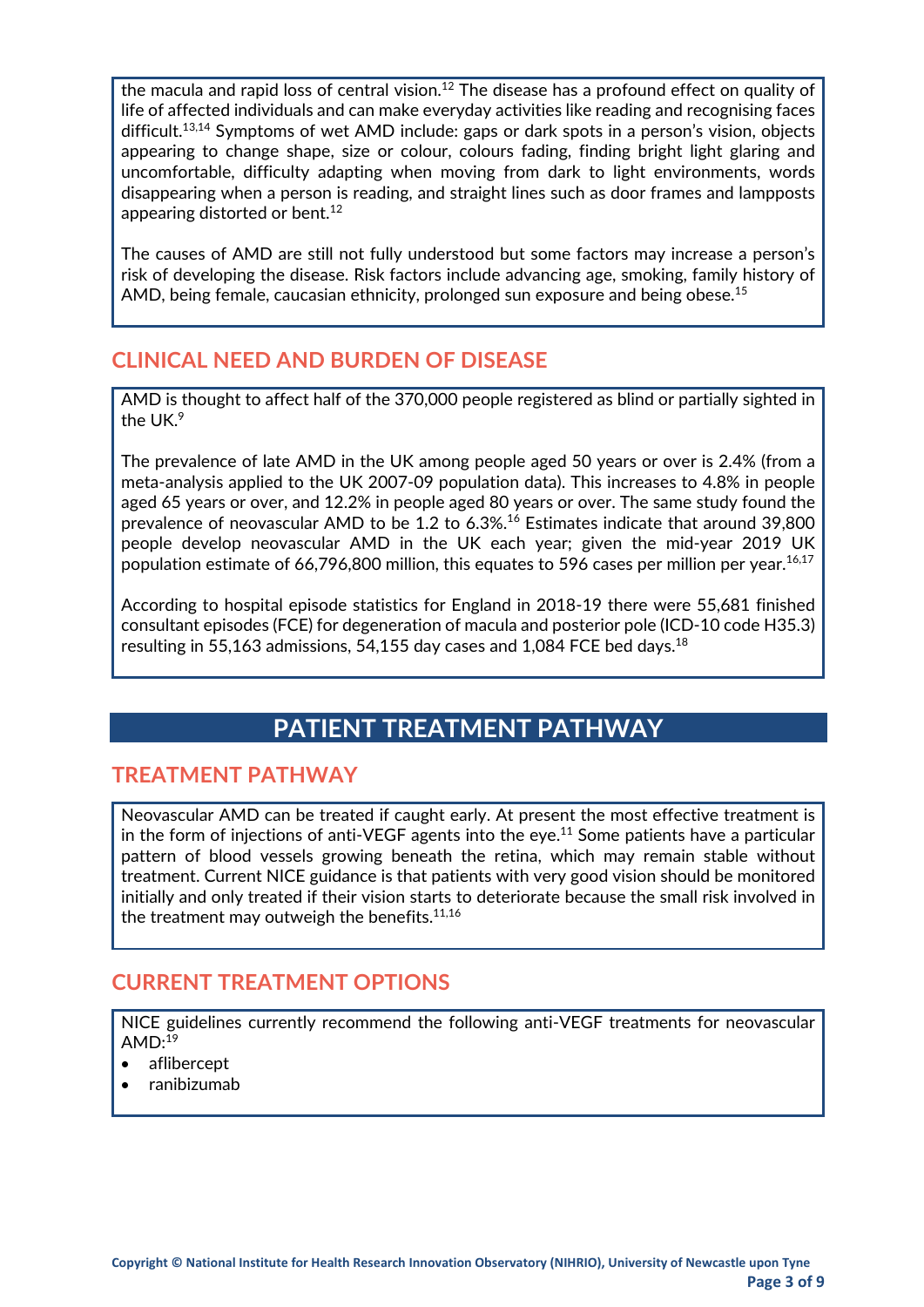## **PLACE OF TECHNOLOGY**

If licensed, faricimab will offer an additional treatment option for patients with neovascular  $AMD.<sup>1-3</sup>$ 

| <b>CLINICAL TRIAL INFORMATION</b> |  |
|-----------------------------------|--|
|-----------------------------------|--|

| <b>Trial</b>              | LUCERNE, NCT03823300, EudraCT 2018-004042-42; A<br>Phase III, Multicenter, Randomized, Double-Masked, Active<br>Comparator-Controlled Study to Evaluate the Efficacy and<br>Safety of Faricimab in Patients With Neovascular Age-<br><b>Related Macular Degeneration</b><br>Phase III - Active, not recruiting. <sup>a</sup><br>Locations: EU countries (not incl UK), USA and other<br>countries |
|---------------------------|---------------------------------------------------------------------------------------------------------------------------------------------------------------------------------------------------------------------------------------------------------------------------------------------------------------------------------------------------------------------------------------------------|
|                           | <b>Estimated primary completion date: August 2021</b>                                                                                                                                                                                                                                                                                                                                             |
| <b>Trial design</b>       | Randomised, parallel assignment, triple-masked, active<br>comparator-controlled study                                                                                                                                                                                                                                                                                                             |
| <b>Population</b>         | N=640; adults aged 50 years and older; treatment-naïve<br>choroidal neovascularization (CNV) secondary to AMD in the<br>study eye                                                                                                                                                                                                                                                                 |
| Intervention(s)           | 120mg/ml faricimab by intravitreal injection                                                                                                                                                                                                                                                                                                                                                      |
| Comparator(s)             | Active comparator<br>40mg/ml aflibercept by intravitreal injection<br>Sham procedure<br>procedure to mimic an intravitreal injection                                                                                                                                                                                                                                                              |
| Outcome(s)                | Primary outcome measure:<br>Average change from baseline in best-corrected visual acuity<br>(BCVA) at week 48 [Time frame: from baseline up to 48<br>weeks]<br>See trial record for full list of outcome measures                                                                                                                                                                                 |
| <b>Results (efficacy)</b> |                                                                                                                                                                                                                                                                                                                                                                                                   |
| <b>Results (safety)</b>   |                                                                                                                                                                                                                                                                                                                                                                                                   |

| <b>Trial</b>        | TENEYA, NCT03823287, EudraCT 2018-002152-32; A             |  |
|---------------------|------------------------------------------------------------|--|
|                     | Phase III, Multicenter, Randomised, Double-Masked, Active  |  |
|                     | Comparator-Controlled Study to Evaluate the Efficacy and   |  |
|                     | Safety of Faricimab in Patients With Neovascular Age-      |  |
|                     | <b>Related Macular Degeneration</b>                        |  |
|                     | Phase III - Active, not recruiting                         |  |
|                     | Locations: EU countries (incl UK), USA, Canada and other   |  |
|                     | countries                                                  |  |
|                     | <b>Estimated primary completion date: August 2021</b>      |  |
| <b>Trial design</b> | Randomised, parallel assignment, triple masked, active     |  |
|                     | comparator-controlled study                                |  |
| Population          | N=640; adults aged 50 years and older; treatment-naïve CNV |  |
|                     | secondary to AMD in the study eye                          |  |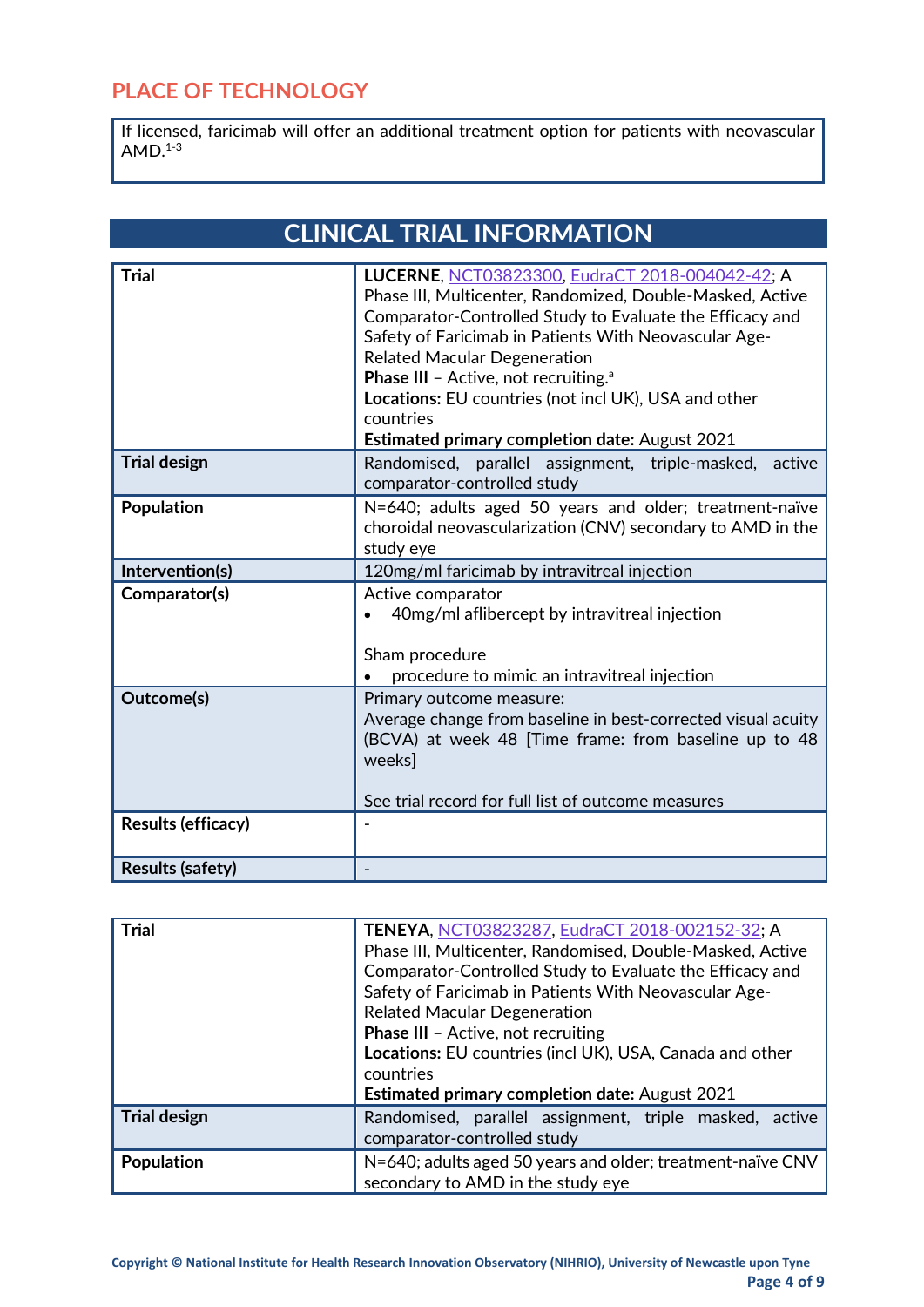| Intervention(s)         | 120mg/ml faricimab by intravitreal injection                                                                                                                                     |
|-------------------------|----------------------------------------------------------------------------------------------------------------------------------------------------------------------------------|
| Comparator(s)           | Active comparator<br>40mg/ml aflibercept by intravitreal injection<br>Sham procedure<br>procedure to mimic an intravitreal injection                                             |
| Outcome(s)              | Primary outcome measure:<br>Average change from baseline in BVCA at Week 48 [Time<br>Frame: from baseline up to 48 weeks ]<br>See trial record for full list of outcome measures |
| Results (efficacy)      |                                                                                                                                                                                  |
| <b>Results (safety)</b> |                                                                                                                                                                                  |

| <b>Trial</b>              | AVENUE, NCT02484690; A Proof-of-Concept Study of<br>Faricimab (RO6867461) in Participants With Choroidal<br>Neovascularization (CNV) Secondary to Age-Related<br>Macular Degeneration (AMD)<br>Phase II - Completed<br><b>Location: United States</b><br>Primary completion date: 26 September 2017                                                                                                                                                                                                                                                                                                                        |
|---------------------------|----------------------------------------------------------------------------------------------------------------------------------------------------------------------------------------------------------------------------------------------------------------------------------------------------------------------------------------------------------------------------------------------------------------------------------------------------------------------------------------------------------------------------------------------------------------------------------------------------------------------------|
| <b>Trial design</b>       | Parallel assignment, double-masked, randomised, active<br>comparator controlled                                                                                                                                                                                                                                                                                                                                                                                                                                                                                                                                            |
| <b>Population</b>         | N=273; adults aged 50 years and older; treatment-naïve with<br>CNV secondary to AMD                                                                                                                                                                                                                                                                                                                                                                                                                                                                                                                                        |
| Intervention(s)           | 4 experimental arms with different doses of faricimab<br>(intravitreal injection)<br>1.5mg every 4 weeks (Arm B)<br>6mg every 4 weeks (Arm C)<br>6mg every 4-8 weeks (Arm D)<br>6mg + 0.5mg ranibizumab every 4 weeks (Arm E)                                                                                                                                                                                                                                                                                                                                                                                              |
| Comparator(s)             | 0.5mg ranibizumab every 4 weeks by intravitreal injection<br>(Arm A)                                                                                                                                                                                                                                                                                                                                                                                                                                                                                                                                                       |
| Outcome(s)                | Primary outcome measures:<br>Mean change from baseline in best corrected visual acuity<br>(BCVA) letter score at week 36, in treatment-naïve<br>participants [Time frame: baseline, week 36]<br>Mean change from week 12 in BVCA letter score at week<br>36, in anti-VEGF incomplete responders [Time frame:<br>weeks 12 and 36]                                                                                                                                                                                                                                                                                           |
| <b>Results (efficacy)</b> | At week 36, adjusted mean change in BCVA vs ranibizumab<br>was 1.6 letters for arm B (P=0.52), -1.6 letters for arm C<br>$(P=0.53)$ and -1.5 letters for arm D (P=0.53). For arm E,<br>adjusted mean change from week 12 was -1.7 letters<br>(P=0.30). This trial did not meet its primary end point of<br>superiority of faricimab over ranibizumab in BVCA at week<br>36. Although not superior to monthly ranibizumab as given in<br>this trial, overall visual and anatomical gains noted with<br>faricimab support pursuing phase 3 trials for a potential<br>alternative to monthly anti-VEGF therapy. <sup>20</sup> |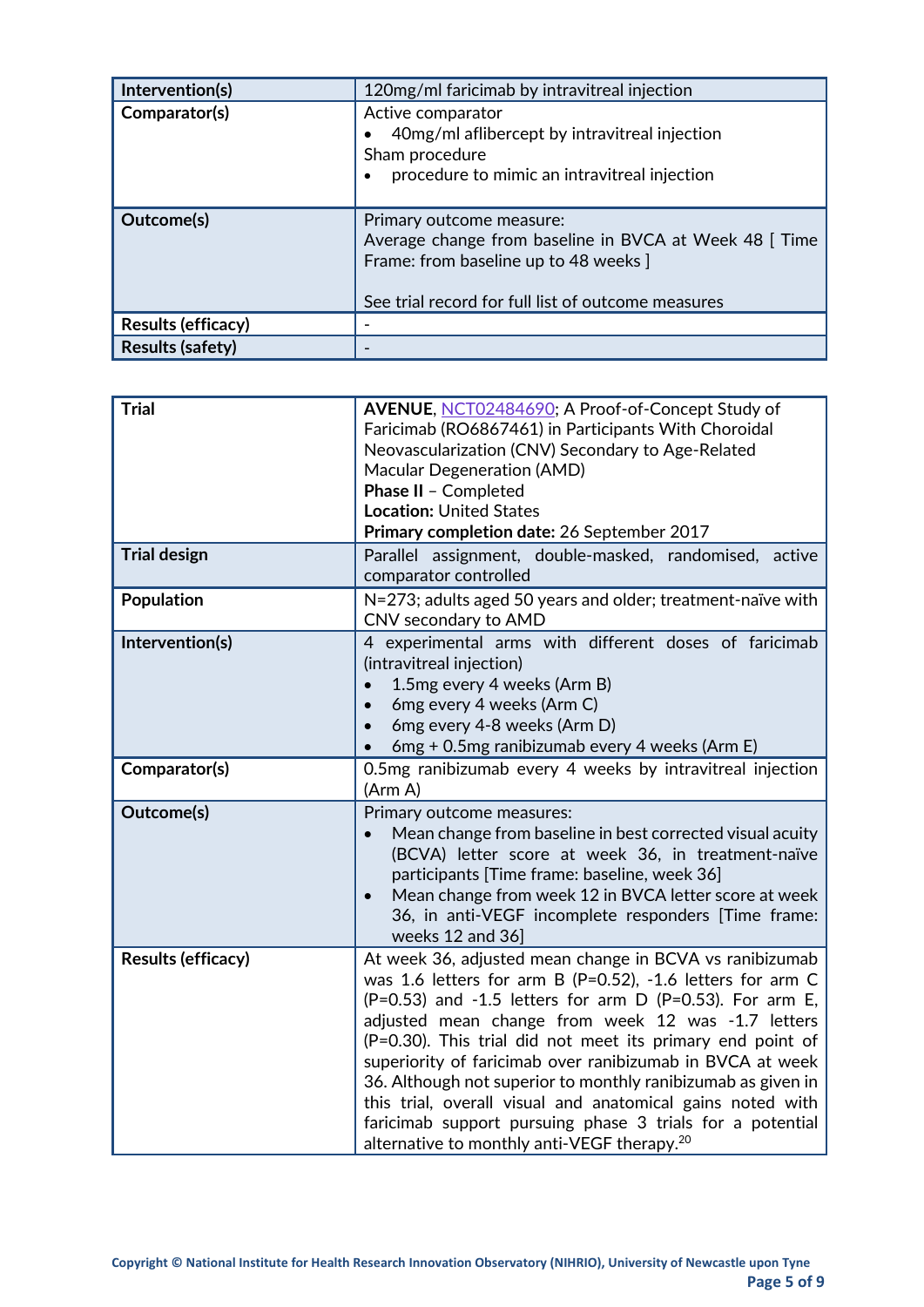| <b>Results (safety)</b> | 214/262 participants (81.7%) experienced $\geq$ 1 adverse event<br>(AE) during the study with incidence and type of AE similar<br>across treatment arms. Ocular and systemic safety findings<br>for faricimab observed in this trial were comparable with the<br>safety profile of intravitreal anti-VEGF monotherapy with |
|-------------------------|----------------------------------------------------------------------------------------------------------------------------------------------------------------------------------------------------------------------------------------------------------------------------------------------------------------------------|
|                         | ranibizumab. <sup>20</sup>                                                                                                                                                                                                                                                                                                 |

| <b>Trial</b>              | <b>STAIRWAY, NCT03038880; Simultaneous Blockade of</b><br>Angiopoietin-2 and VEGF-A With the Bispecific Antibody<br>RO6867461 (RG7716) for Extended Durability in the<br><b>Treatment of Neovascular Age-Related Macular</b><br>Degeneration<br>Phase II - Completed<br>Location: USA<br>Primary Completion date: 11 January 2018                                                                                                                                              |
|---------------------------|--------------------------------------------------------------------------------------------------------------------------------------------------------------------------------------------------------------------------------------------------------------------------------------------------------------------------------------------------------------------------------------------------------------------------------------------------------------------------------|
| <b>Trial design</b>       | Randomised, parallel assignment, double masked                                                                                                                                                                                                                                                                                                                                                                                                                                 |
| Population                | N=76; adults aged 50 years and older; treatment-naïve CNV<br>secondary to AMD                                                                                                                                                                                                                                                                                                                                                                                                  |
| Intervention(s)           | 120mg/ml faricimab by intravitreal injection                                                                                                                                                                                                                                                                                                                                                                                                                                   |
| Comparator(s)             | Active comparator<br>ranibizumab by intravitreal injection<br>Sham procedure<br>procedure to mimic an intravitreal injection                                                                                                                                                                                                                                                                                                                                                   |
| Outcome(s)                | Primary outcome measure:<br>Change from baseline at BCVA at Week 40 using the early<br>treatment diabetic retinopathy study (ETDRS)-like charts<br>[Time Frame: baseline to week 40]<br>See trial record for full list of outcome measures                                                                                                                                                                                                                                     |
| <b>Results (efficacy)</b> | Faricimab-treated patients had rapid initial BCVA gains that<br>were maintained throughout the study in patients dosed<br>every 12 weeks (q12w) and every 16 weeks (q16w). At week<br>52, mean BVCA gains from baseline were 11.4, 10.1 and 9.6<br>letters for patients randomised to the faricimab q16w,<br>faricimab q12w and ranibizumab q4w arms respectively with<br>46.4%, 33.3% and 37.5% of patients, respectively gaining ≥15<br>letters from baseline. <sup>21</sup> |
| <b>Results (safety)</b>   | No new or unexpected safety signals were identified. <sup>21</sup>                                                                                                                                                                                                                                                                                                                                                                                                             |

## **ESTIMATED COST**

The estimated cost of faricimab is not yet known.

# **RELEVANT GUIDANCE**

**NICE GUIDANCE**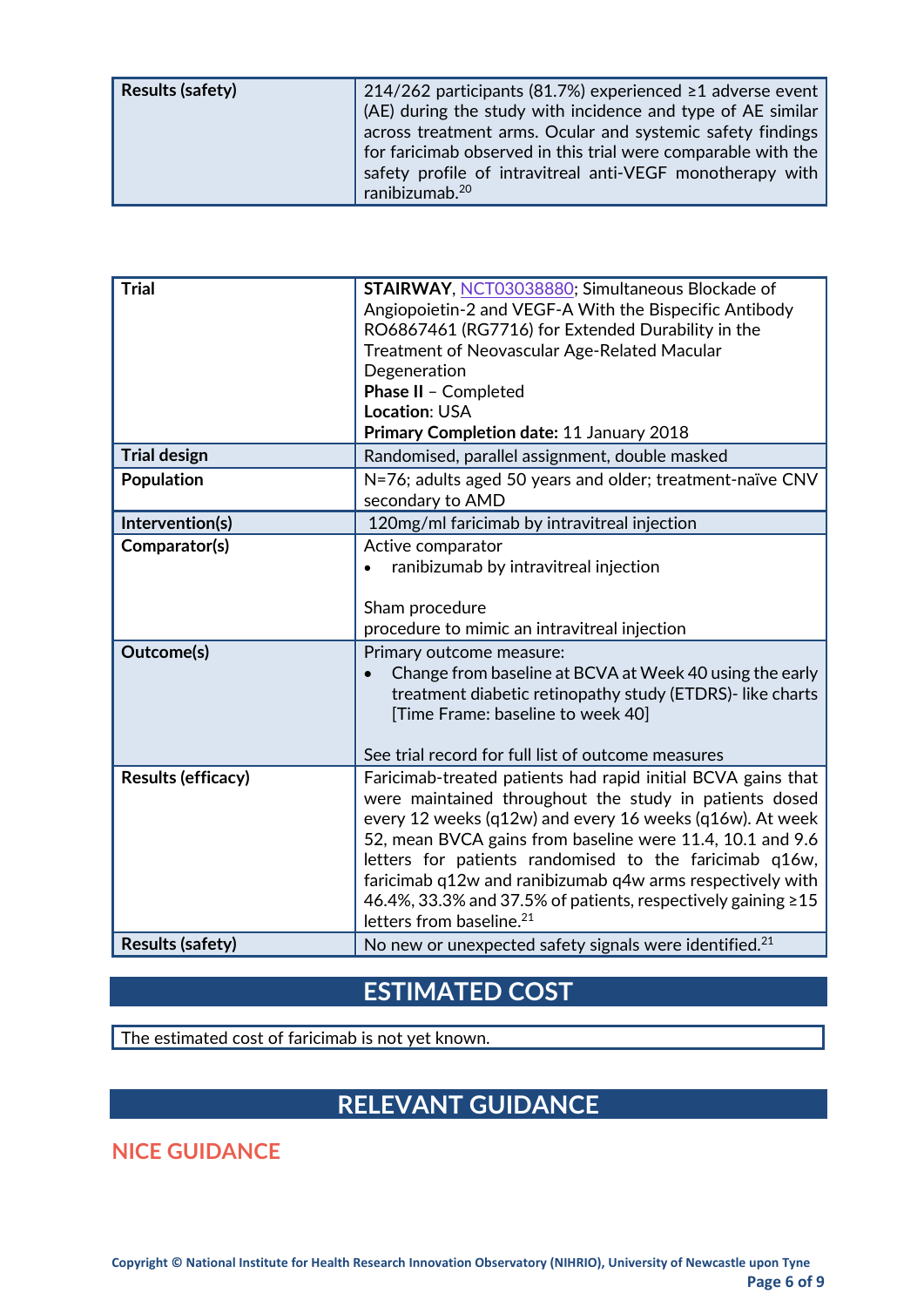- NICE technology appraisal in development. Brolucizumab for treating wet age-related macular degeneration (GID-TA10455). Expected date of issue to be confirmed.
- NICE technology appraisal. Aflibercept solution for injection for treating wet age-related macular degeneration (TA294). July 2013.
- NICE technology appraisal. Ranibizumab and pegaptanib for the treatment of age-related macular degeneration (TA155). May 2012.
- NICE guideline. Age-related macular degeneration (NG82). January 2018.
- NICE quality standard. Serious eye disorders (QS180). February 2019.
- NICE interventional procedure guidance. Epiretinal brachytherapy for wet age-related macular degeneration (IPG415). December 2011.
- NICE interventional procedure guidance. Limited macular translocation for wet agerelated macular degeneration. (IPG339). May 2010.
- NICE interventional procedure guidance. Macular translocation with 360◦ retinotomy for wet-age related macular degeneration (IPG340). May 2010.
- NICE interventional procedure guidance. Transpupillary thermotherapy for age-related macular degeneration (IPG58). May 2004.
- NICE interventional procedure guidance. Radiotherapy for age-related macular degeneration (IPG49). March 2004.

#### **NHS ENGLAND (POLICY/COMMISSIONING) GUIDANCE**

No relevant guidance identified.

#### **OTHER GUIDANCE**

- NICE Clinical Knowledge Summary. Macular degeneration age related. March 2016.22
- European Society of retina Specialists (EURETINA). Guidelines for the management of neovascular age-related macular degeneration. 2014.13
- The Royal College of Ophthalmologists. Age-Related Macular Degeneration: Guidelines for Management. 2013.<sup>23</sup>

## **ADDITIONAL INFORMATION**

## **REFERENCES**

- 1 Clinicaltrials.gov. *A Phase III, Multicenter, Randomized, Double-Masked, Active Comparator-Controlled Study to Evaluate the Efficacy and Safety of Faricimab in Patients With Neovascular Age-Related Macular Degeneration*. *Trial ID NCT03823287*. 2019. Status: Active, not recruiting. Available from[: https://clinicaltrials.gov/ct2/show/NCT03823287](https://clinicaltrials.gov/ct2/show/NCT03823287) [Accessed 09 October 2020].
- 2 Clinicaltrials.gov. *A Phase III, Multicenter, Randomized, Double-Masked, Active Comparator-Controlled Study to Evaluate the Efficacy and Safety of Faricimab in Patients with Neovascular Age-Related Macular Degerneration (LUCERNE)*. *Trial ID NCT03823300*. 2019. Status: Enrolling, by invitation. Available from:<https://clinicaltrials.gov/ct2/show/NCT03823300> [Accessed 09 October 2020].
- 3 Clinicaltrials.gov. *STAIRWAY: Simultaneous Blockade of Angiopoietin-2 and VEGF-A With the Bispecific Antibody RO6867461 (RG7716) for Extended Durability in the Treatment of Neurovascular*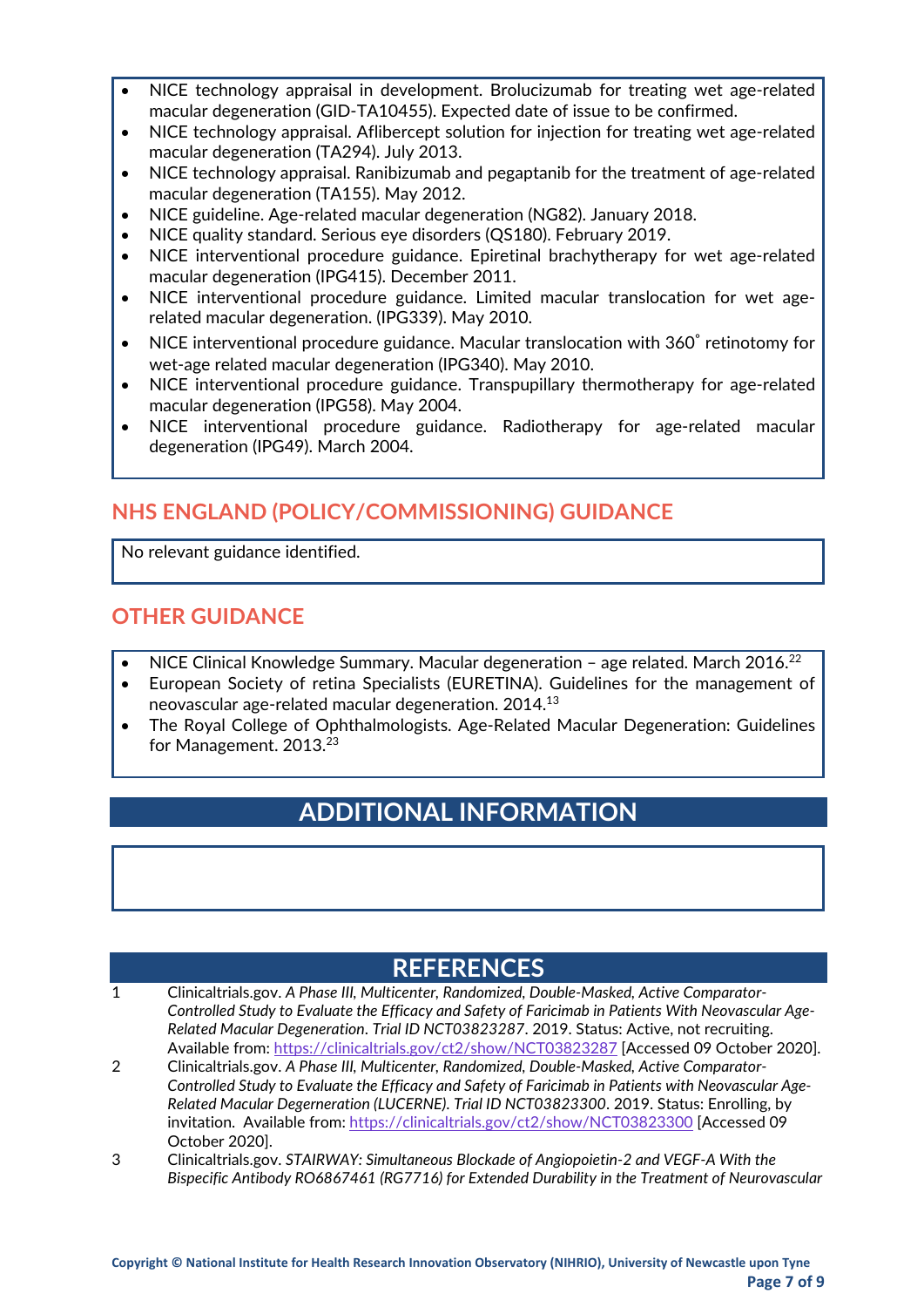*Age-Related Macular Degeneration*. *Trial ID NCT03038880*. 2017. Status: Completed Available from:<https://clinicaltrials.gov/ct2/show/NCT03038880> [Accessed 09 October 2020].

- 4 Khanani, A. M., Patel S. S., Ferrone P. J., Osborne A., Sahni J., Grzeschik S., et al. *Efficacy of Every Four Monthly and Quarterly Dosing of Faricimab vs Ranibizumab in Neovascular Age-Related Macular Degeneration: The STAIRWAY Phase 2 Randomized Clinical Trial*. JAMA Ophthalmology. 2020;138(9):964-72. Available from:<https://doi.org/10.1001/jamaophthalmol.2020.2699>
- 5 Singer, M., Hariprasad S., Khanani A., Kiss S., Sing R. *Optimizing Treatment of Neovascular AMD: Do Fluid Subtypes Matter?* RETINA. 2019;39. Available from: [https://journals.lww.com/retinajournal/Fulltext/2019/10002/Optimizing\\_Treatment\\_of\\_Neova](https://journals.lww.com/retinajournal/Fulltext/2019/10002/Optimizing_Treatment_of_Neovascular_AMD__Do_Fluid.1.aspx) [scular\\_AMD\\_\\_Do\\_Fluid.1.aspx](https://journals.lww.com/retinajournal/Fulltext/2019/10002/Optimizing_Treatment_of_Neovascular_AMD__Do_Fluid.1.aspx)
- 6 EU Clinical Trials Register. *A Phase III, Multicenter, Randomized, Double-Masked, Active Comparator-Controlled Study to Evaluate the Efficacy and Safety of Faricimab in Patients with Neovascular Age-Related Macular Degeneration (TENAYA)*. *Trial ID*. 2019. Status: Available from: <https://www.clinicaltrialsregister.eu/ctr-search/trial/2018-002152-32/GB> [Accessed 24 October 2020].
- 7 EU Clinical Trials Register. *A Phase III, Multicenter, Randomized, Double-Masked, Active Comparator-Controlled Study to Evaluate the Efficacy and Safety of Faricimab in Patients with Neovascular Age-Related Macular Degeneration (LUCERNE)*. *Trial ID 2018-004042-42*. 2019. Status: Ongoing. Available from: [https://www.clinicaltrialsregister.eu/ctr-search/trial/2018-](https://www.clinicaltrialsregister.eu/ctr-search/trial/2018-004042-42/DE) [004042-42/DE](https://www.clinicaltrialsregister.eu/ctr-search/trial/2018-004042-42/DE) [Accessed 24 October 2020].
- 8 Clinicaltrials.gov. *Search for Faricimab clinical trials: Phase II and III.* 2020. Available from: [https://clinicaltrials.gov/ct2/results?cond=&term=&type=&rslt=&age\\_v=&gndr=&intr=Faricimab](https://clinicaltrials.gov/ct2/results?cond=&term=&type=&rslt=&age_v=&gndr=&intr=Faricimab&titles=&outc=&spons=&lead=&id=&cntry=&state=&city=&dist=&locn=&phase=2&rsub=&strd_s=&strd_e=&prcd_s=&prcd_e=&sfpd_s=&sfpd_e=&rfpd_s=&rfpd_e=&lupd_s=&lupd_e=&sort) [&titles=&outc=&spons=&lead=&id=&cntry=&state=&city=&dist=&locn=&phase=2&rsub=&strd\\_](https://clinicaltrials.gov/ct2/results?cond=&term=&type=&rslt=&age_v=&gndr=&intr=Faricimab&titles=&outc=&spons=&lead=&id=&cntry=&state=&city=&dist=&locn=&phase=2&rsub=&strd_s=&strd_e=&prcd_s=&prcd_e=&sfpd_s=&sfpd_e=&rfpd_s=&rfpd_e=&lupd_s=&lupd_e=&sort) [s=&strd\\_e=&prcd\\_s=&prcd\\_e=&sfpd\\_s=&sfpd\\_e=&rfpd\\_s=&rfpd\\_e=&lupd\\_s=&lupd\\_e=&sort=](https://clinicaltrials.gov/ct2/results?cond=&term=&type=&rslt=&age_v=&gndr=&intr=Faricimab&titles=&outc=&spons=&lead=&id=&cntry=&state=&city=&dist=&locn=&phase=2&rsub=&strd_s=&strd_e=&prcd_s=&prcd_e=&sfpd_s=&sfpd_e=&rfpd_s=&rfpd_e=&lupd_s=&lupd_e=&sort) [Accessed 15 October 2020].
- 9 National Health Service (NHS). *Sight problems predicted to rise in the UK.* 2012. Available from: [https://www.nhs.uk/news/older-people/sight-problems-predicted-to-rise-in](https://www.nhs.uk/news/older-people/sight-problems-predicted-to-rise-in-uk/#:%7E:text=AMD%20affects%20the%20part%20of,partially%20sighted%20in%20the%20UK)[uk/#:~:text=AMD%20affects%20the%20part%20of,partially%20sighted%20in%20the%20UK.](https://www.nhs.uk/news/older-people/sight-problems-predicted-to-rise-in-uk/#:%7E:text=AMD%20affects%20the%20part%20of,partially%20sighted%20in%20the%20UK)  [Accessed 21 October 2020].
- 10 National Eye Institute. *Treatments for Wet AMD (Advanced Neovascular AMD).* 2019. Available from: [https://www.nei.nih.gov/learn-about-eye-health/eye-conditions-and-diseases/age](https://www.nei.nih.gov/learn-about-eye-health/eye-conditions-and-diseases/age-related-macular-degeneration/treatments-wet-amd-advanced-neovascular-amd)[related-macular-degeneration/treatments-wet-amd-advanced-neovascular-amd](https://www.nei.nih.gov/learn-about-eye-health/eye-conditions-and-diseases/age-related-macular-degeneration/treatments-wet-amd-advanced-neovascular-amd) [Accessed 21 October 2020].
- 11 Hull University Teaching Hospitals NHS Trust. *Treatments for Patients with Wet Age-Related Macular Degeneration.* 2017. Available from[: https://www.hey.nhs.uk/patient](https://www.hey.nhs.uk/patient-leaflet/treatments-patients-wet-age-related-macular-degeneration/)[leaflet/treatments-patients-wet-age-related-macular-degeneration/](https://www.hey.nhs.uk/patient-leaflet/treatments-patients-wet-age-related-macular-degeneration/) [Accessed 24 October 2020].
- 12 Macular Society. *Wet Age-Related Macular Degeneration.* 2020. Available from: <https://www.macularsociety.org/wet-amd> [Accessed 15 October 2020].
- 13 Schmidt-Erfurth, U., Chong V., Loewenstein A., Larsen M., Souied E., Schlingemann R., et al. *Guidelines for the management of neovascular age-related macular degeneration by the European Society of Retina Specialists (EURETINA)*. British Journal of Ophthalmology. 2014;98(9):1144. Available from:<http://bjo.bmj.com/content/98/9/1144.abstract>
- 14 National Health Service (NHS). *What is AMD? Age-related macular degeneration (AMD).* 2018. Available from:<https://www.nhs.uk/conditions/age-related-macular-degeneration-amd/> [Accessed 24 October 2020].
- 15 Bright Focus Foundation. *Macular Degeneration: Prevention & Risk Factors.* 2020. Available from: <https://www.brightfocus.org/macular/prevention-and-risk-factors> [Accessed 24 October 2020].
- 16 National Institute for Health and Care Excellence (NICE). *Age-related macular degeneration* (*NG82)*. Last Update Date: 23 January 2018. Available from: <https://www.nice.org.uk/guidance/ng82/chapter/Context> [Accessed 21 October 2020].
- 17 Office for National Statistics (ONS). *United Kingdom population mid-year estimate.* 2020. Available from: [https://www.ons.gov.uk/peoplepopulationandcommunity/populationandmigration/populatione](https://www.ons.gov.uk/peoplepopulationandcommunity/populationandmigration/populationestimates) [stimates](https://www.ons.gov.uk/peoplepopulationandcommunity/populationandmigration/populationestimates) [Accessed 26 October 2020].
- 18 NHS Digital. *Hospital Admitted Patient Care Actvity, 2019-20: Diagnosis*. Available from: [https://digital.nhs.uk/data-and-information/publications/statistical/hospital-admitted-patient](https://digital.nhs.uk/data-and-information/publications/statistical/hospital-admitted-patient-care-activity/2019-20)[care-activity/2019-20](https://digital.nhs.uk/data-and-information/publications/statistical/hospital-admitted-patient-care-activity/2019-20) [Downloaded 17 September 2020].
- 19 National Institute for Health and care Excellence (NICE). *Age-related macular degeneration everything NICE says in an interactive flowchart.* 2020. Available from: